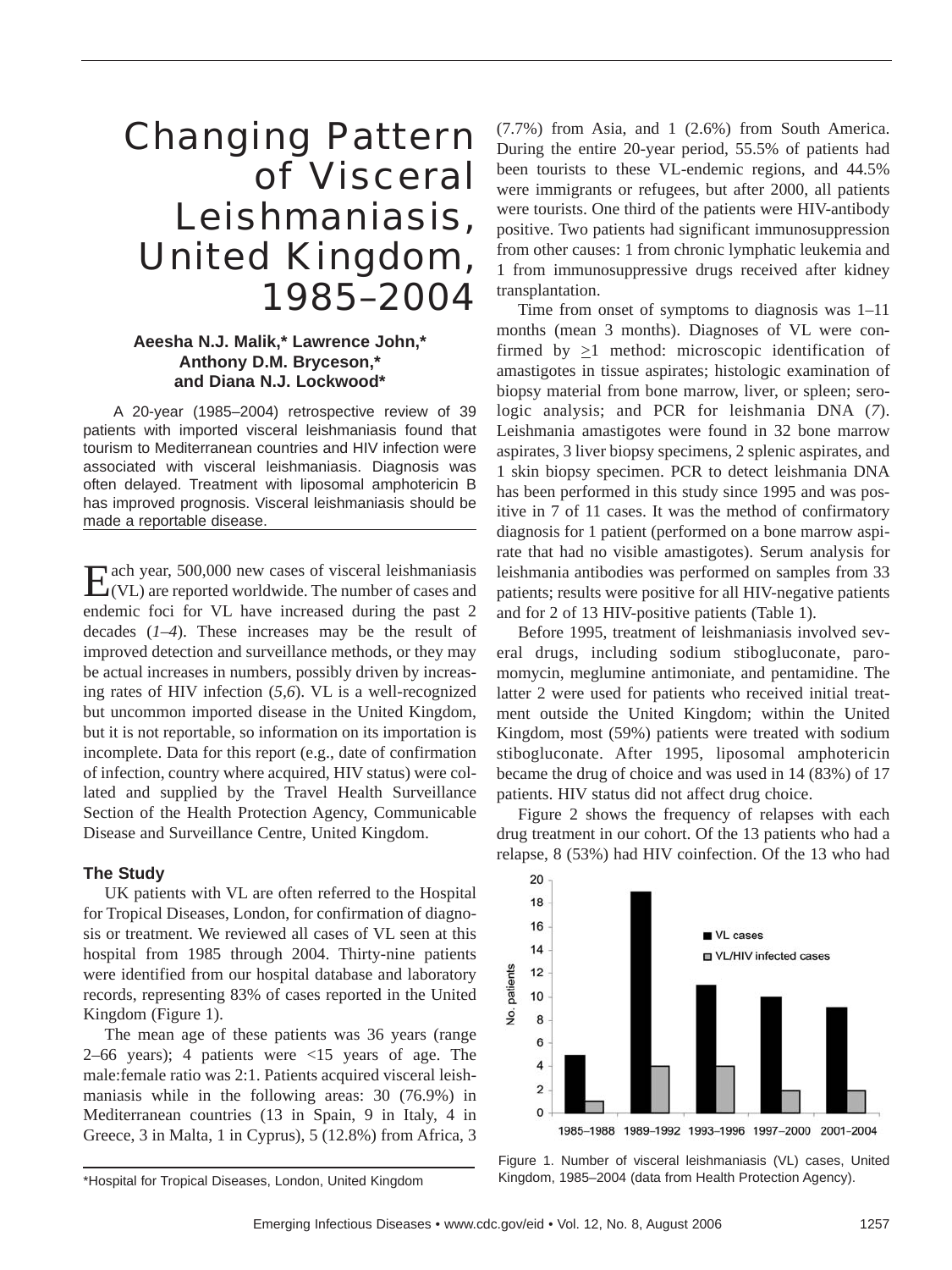#### **DISPATCHES**

|  |  |  |  |  |  |  | Table 1. Serologic testing in patients with and without HIV infection* |
|--|--|--|--|--|--|--|------------------------------------------------------------------------|
|--|--|--|--|--|--|--|------------------------------------------------------------------------|

|                                                                                                                                                     | <b>IFAT</b> |  |  | DA1 |  | ATEX |  | k39 |  |
|-----------------------------------------------------------------------------------------------------------------------------------------------------|-------------|--|--|-----|--|------|--|-----|--|
| VL cases (no. patients)                                                                                                                             |             |  |  |     |  |      |  |     |  |
| HIV negative (20)                                                                                                                                   | 18          |  |  |     |  |      |  |     |  |
| HIV infected (13)                                                                                                                                   |             |  |  |     |  |      |  |     |  |
| *VL, visceral leishmaniasis; IFAT, indirect immunofluorescent antibody test, 1985–1994; DAT, direct antibody agglutination test, beginning in 1989; |             |  |  |     |  |      |  |     |  |
| LATEX, latex agglutination test, 1996–2003; k39, recombinant k39 antigen detection test, beginning in 2002; +, positive result; -, negative result. |             |  |  |     |  |      |  |     |  |

HIV coinfection, 8 (62%) had a relapse, compared with 7 (27%) of the 26 HIV-negative patients who had a relapse. Two patients had other risk factors for relapse: 1 had had a kidney transplant, and the other had chronic active hepatitis B. Three patients who had relapses had no apparent risk factors. Relapse occurred in 5 (33%) of 15 patients who received sodium stibogluconate, compared with 1 (7%) of 14 who received liposomal amphotericin as their initial drug. At first, relapsed patients were treated with a combination of sodium stibogluconate and allopurinol, which was unsuccessful in contrast with its reported success in Kenya, or with amphotericin deoxycholate (*8*). HIV-infected patients who had relapses received further treatment with liposomal amphotericin, usually successful, but 2 became unresponsive to treatment. Miltefosine was used in 2 patients with HIV coinfection who had relapses, but relapses recurred, 1 while the patient was still receiving the drug (*9*). Since 2000, pentamidine prophylaxis has been used in 3 immunocompromised patients.

Table 2 summarizes outcomes. The number of patients in the final cure category excludes patients who had had a relapse. The 2 patients who refused treatment had HIV coinfection; 1 died. After 1995, the final cure rate improved and fewer patients required retreatment. The 3 patients who died had advanced HIV disease; 1 had an additional complication of liver failure secondary to hepatitis C cirrhosis.

#### **Conclusions**

The data from this cohort show that VL is imported into the United Kingdom at a constant rate, particularly in adult male tourists to the Mediterranean, and that during the past 20 years, HIV and VL had interacted strikingly. The Mediterranean VL-endemic zone accounts for only a small proportion of VL cases globally, but it is a popular holiday destination for the British, and tourism is driving the epidemiology of the imported infection. In the past 5 years, we have seen no immigrants or refugees with VL. The data show that high rates of tourism to an area of low endemicity for a parasitic disease can result in a substantial number of imported cases.

One third of our patients were immunocompromised. The highest rates of reported HIV coinfection worldwide are from Europe, where 85% of the cases are from the southwest; 71% of these are in intravenous drug users (*2*). HIV/VL coinfection is a serious disease that has high death

rates, reflected by the 3 deaths in our cohort. These patients had late-stage HIV disease and additional coexisting conditions. HIV/VL-coinfected patients have higher relapse rates and decreased life expectancy. Highly active antiretroviral therapy for HIV is decreasing the numbers of these coinfections and improving survival rates (*10,11*).

The mean time from symptom onset to diagnosis was 3 months. This delay resulted mainly from physicians' failure to consider the diagnosis, although a few cases were difficult to diagnose. For 2 patients, initial microscopic examination of bone marrow biopsy results did not show amastigotes; reinspection showed scarce amastigotes. For another patient, serologic results by direct agglutination were negative when performed early in the course of disease but positive when repeated. The low sensitivity of serologic tests for HIV-infected patients in this cohort confirms that serologic tests cannot be relied on as a means of excluding VL in HIV-infected patients.

Our cohort shows a rise and fall in the proportion of cases of HIV/VL coinfection, starting in the early 1990s, rising to a peak of 50% during 1993–1996, and then decreasing, possibly because of greater use of highly active antiretroviral therapy. Official UK data on VL are incomplete and do not accurately reflect trends. VL remains an imported disease in the United Kingdom and is often associated with HIV infection. We suggest that a for-



Figure 2. Initial drug treatment for patients with visceral leishmaniasis and number of relapses. Na stibo, stibogluconate; Meg, meglumine antimoniate; Paro, paromomycin; Pent, pentamidine; Amb, ambisome; Amp, amphotericin.